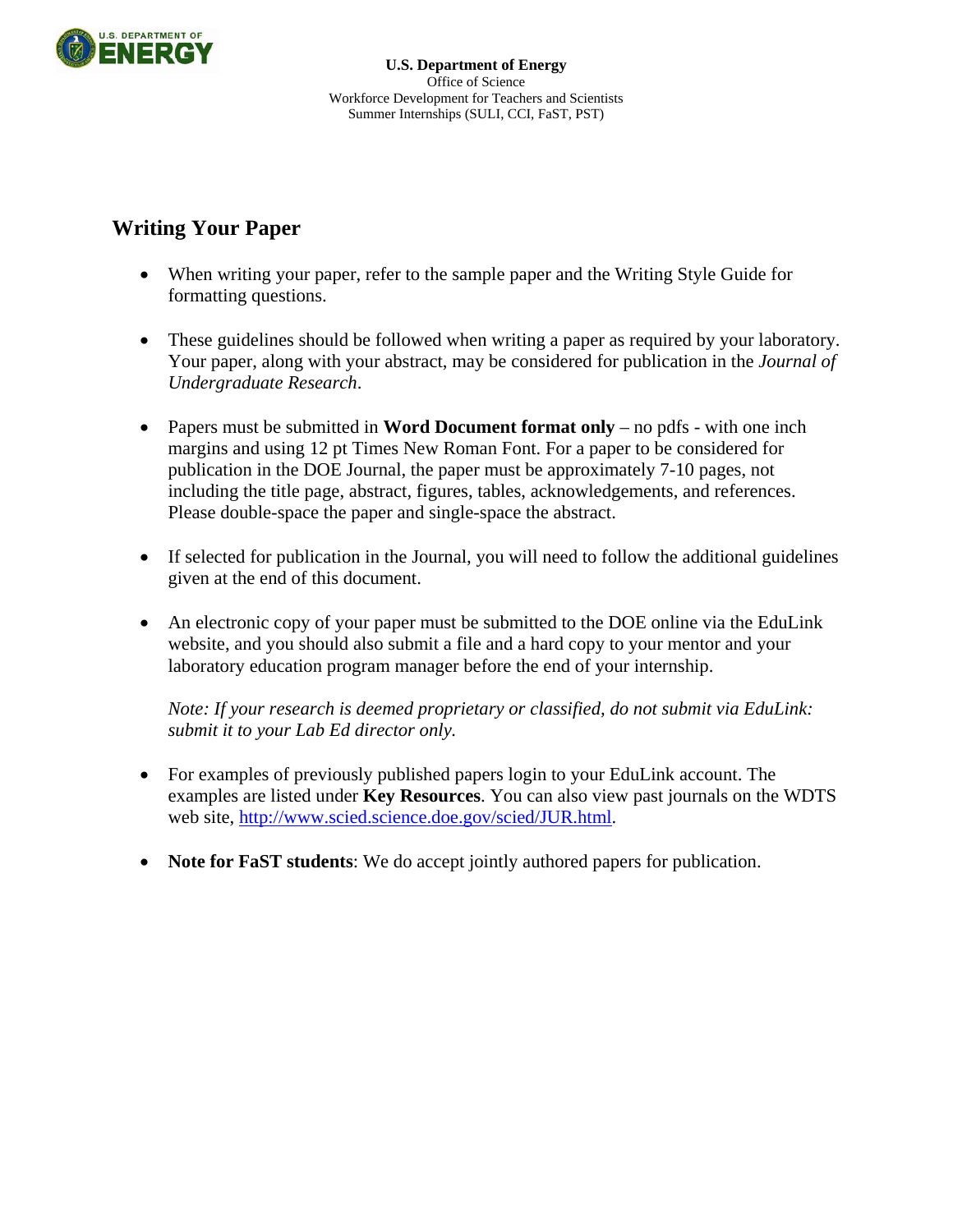

## **Required Research Paper Sections,** in the following order:

## **1. TITLE PAGE**

This must list your name, laboratory, internship program, date, college or university, and mentor. See the sample title page for the correct format.

## **2. ABSTRACT**

Follow the abstract guidelines.

*Please type the appropriate heading above the following sections, without numbering, as shown in the example paper.* 

## **3. INTRODUCTION**

The Introduction provides a rationale for your study, clearly states the nature and scope of the problem investigated, and introduces the study by providing background information and reviewing relevant literature.

## **4. MATERIALS AND METHODS**

This section presents the materials and procedures used to conduct your research. A numbered list of steps is not appropriate. Instead, describe the research that was conducted, the equipment that was used, and the procedures that were followed.

#### **5. RESULTS**

This section presents your data in an organized, succinct fashion. Whenever appropriate, create tables and figures that illustrate the data. Do not interpret the results in this section; just describe the findings.

#### **6. DISCUSSION/CONCLUSION**

This section describes your interpretation of the research results and relates the results to the original purpose of the study. Compare your findings with other existing research, and discuss whether your findings agree with other researchers' results and interpretations. Because conclusions are drawn from findings presented in the Results section, you should refer to the specific data that support your conclusions. Also include plans for further research that directly relate to your work.

#### **7. ACKNOWLEDGMENTS**

In this paragraph, mention where and when the research was accomplished and acknowledge the people who provided major assistance with your work including your co-authors. Include a thank you to the U.S. Department of Energy and your host laboratory for creating, organizing, and funding the program. Also, if your internship has been partially sponsored by the National Science Foundation (NSF), thank the NSF for their help in the funding the program.